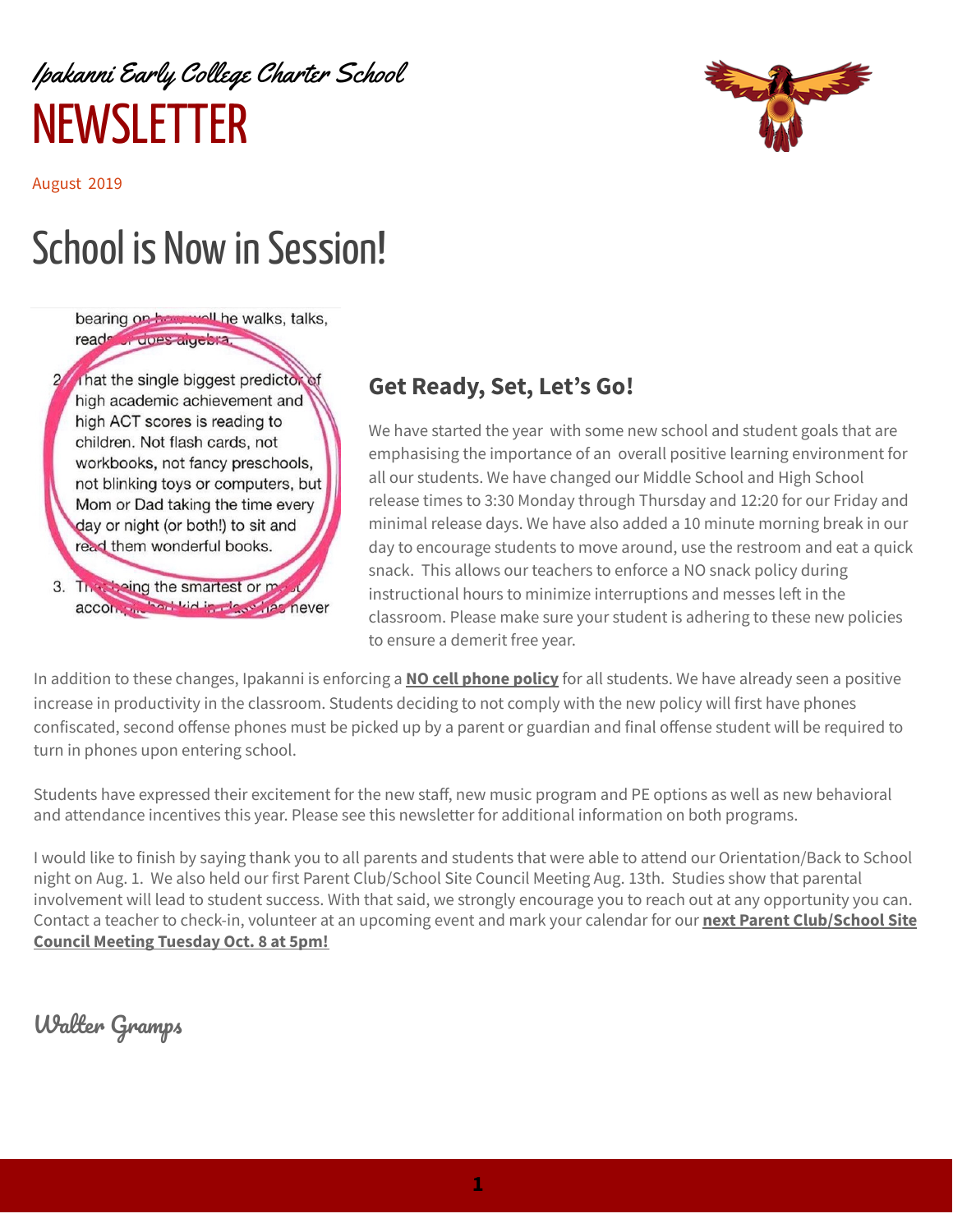#### **Attendance**

To encourage positive attendance, we are excited to announce a new incentive program. We will be challenging our students with different attendance goals throughout the year. Our first challenge will be, students that attend school everyday in September will earn an Ipakanni T-Shirt! Twenty consecutive days of hard work can payoff here at Ipakanni! Our second challenge will be for the Months of October -December, students can earn a day at the show... *stay tuned for details!*

Statistics show that chronic absenteeism and tardiness could put your student at risk in their overall education and student outcome levels. We understand, we all get sick, have tough mornings and family emergencies, but your student's attendance is highly important for their overall academic success.

Being here and on time is just as important as not leaving early unnecessarily. Remember, when a student is pulled from the classroom, it not only cause disruptions to their learning, but can interrupt the teaching and overall learning environment of all students in that classroom.

Students complaining of sickness or injury will also be evaluated before being allowed to call home repeatedly. We encourage drinking plenty of water, eating healthy snacks and lunches and always getting a goodnight's of rest to ensure students are ready to be here and ready to learn.

Irregular attendance can be a better predictor of whether students will drop out before graduation than test scores

#### **Be an Ipakanni Hawk Athlete**

By Annie Woods

This school year we have a coed cross country team for K-12th grade, 5th/6th & 7th/8th volleyball and a girls and boys basketball team this winter. We are taking cross country and volleyball sign ups now. Volleyball practice will take place during P.E. and cross country training for 6th grade and above will be in the morning at 7:15. Being a Hawk Athlete always been a fun extracurricular activity that has made great memories.

-GO HAWKS!

## **Ipakanni Buck System, "I Was Caught Being Good"**

As a school moves from punitive to positive disciplinary techniques it is important to consider incentives and rewarding students for making the right choices. We have decided to do just that! Our faculty/staff will be generously signing student Ipakanni Bucks (individualized with student picture on each buck). Each recognition clearly communicates that when students follow the Ipakanni Buck System expectations, their behavior will be positively acknowledged. It gets the students' attention and "hooks" them to the Ipakanni economy system early in the school year.

Ipakanni Bucks can be redeemed in the following ways:

Sugar free gum, granola bars, small candy treats, pencils, cups or by saving them for bigger prizes, notebooks, Ipakanni apparel including hats, hoodies, blankets and more. Ipakanni will also be hosting "Fun Friday" activities that will allow students ice cream treats or park days for those students that turn in Ipakanni Bucks.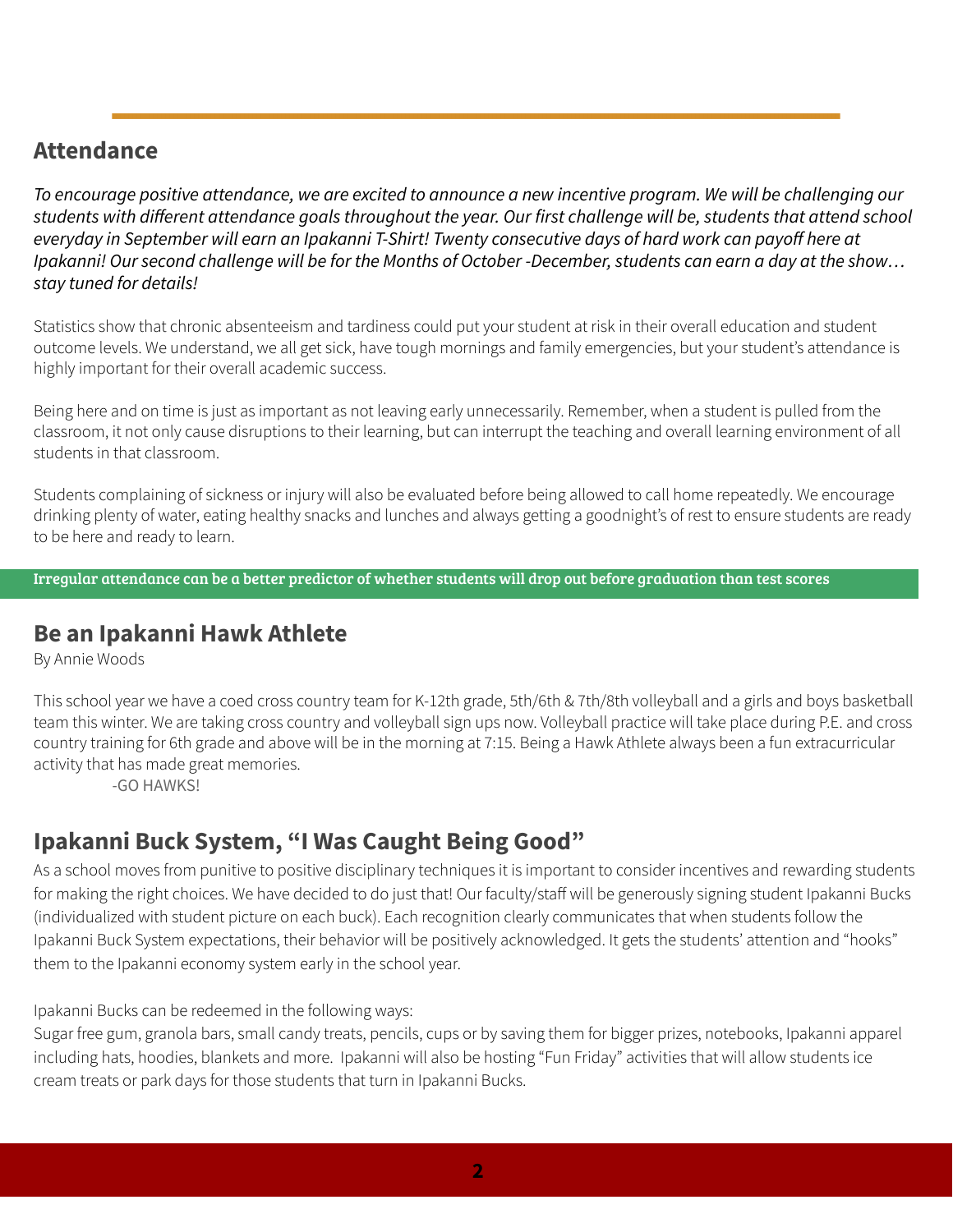### **Ipakanni Homework vs. Home Support**

Our school encourages students to be involved in extracurricular activities by not assigning regular nightly homework. There are, however, times when students did not complete their work during class time and must finish it at home. Reading is also expected to be done each evening at home. Students who are below grade level are encouraged to spend at least 30 minutes a night working on the subject area they are below grade level. Students who are at or above grade level are also encouraged to work ahead at home. Students may ask to bring computers home, but must check them out with the front office and be sure to bring them back to school the next day.

## **Upcoming Events:**

#### **August 2019**

30th -August Special Awards Assembly 12-12:20pm

#### **September 2019**

- 19th -Family Game Night pizza and board games 5-7pm
- 27th -No School -Native American Day

#### **October 2019**

- 4th -September Special Awards Assembly 12-12:20
- 8th -School Site Council/Parent Club meeting 5-6pm
- 10-11th -minimal days Student progress reports
	- Parent teacher conferences to be scheduled
- 23rd -31st -Red Ribbon Week
- 31st -Halloween and Trunk or Treat

## **V** Take Note

- ★ **Paperwork** -Please check backpacks and ask students if you are missing any back-to-school paperwork. If you are missing anything, please complete ASAP and return to the office.
- ★ **Cross Country Team** -We will be creating a coed cross country team again this year. This program is offered through the Feather River Recreation Department. Flyers and permission slips will be coming home for those interested. Please contact [sgramps@ipakanni.com](mailto:sgramps@ipakanni.com) with any questions.
- ★ **Volleyball Team** -Flyers and permission slips will be coming home for those interested in participating in our 5/6th and 7/8th grade Volleyball teams. Please make sure these are turned in ASAP.
- ★ **REMIND App** -In order to ensure positive communication with parents and students, we are asking all families sign-up for our Remind App. We will be sending you new requests for our upcoming school year. Please be on the lookout for this request and contact the school at (530) 532-1165 with any questions. Through the Remind App, you will be able to not only receive school announcements, but also communicate directly with teachers and staff.